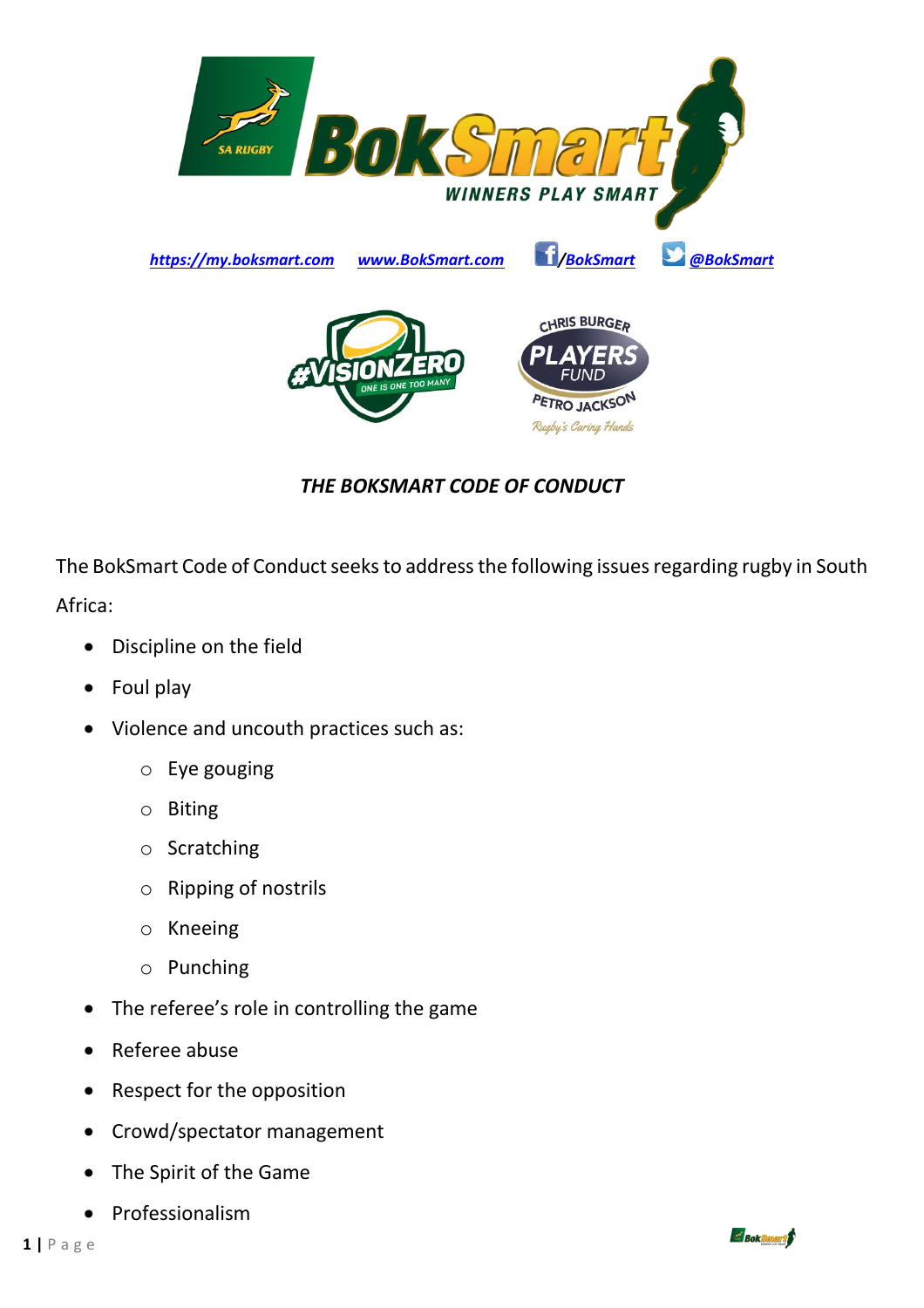- Honesty
- **Integrity**
- Match fixing
- Doping practices
- Racial/religious vilification
- Any behaviour that would be harmful to the game of rugby

The Code of Conduct seeks to establish a minimum acceptable standard of performance on the field, and behaviour of all involved in the game, to ensure that:

- The game is played in the true spirit of rugby, where fair play, discipline and mutual respect dominates
- That all involved in the game behave respectfully and appropriately towards each other on and alongside the field

The Code of Conduct also seeks to avoid and prevent any rugby-related conduct that may bring the game into disrepute, and influence public opinion negatively regarding:

- The honesty and orderly conduct of all participants in the game including players, coaches, management, medical staff, and officials
- The integrity and good character of all participants in the game, including spectators

# *1. INTERPRETATION*

# *a) Definitions*

In this Code of Conduct:

*SARU/SA Rugby* means the South African Rugby Union;

*BokSmart* means the National Rugby Safety Program run on behalf of the South African Rugby Union;

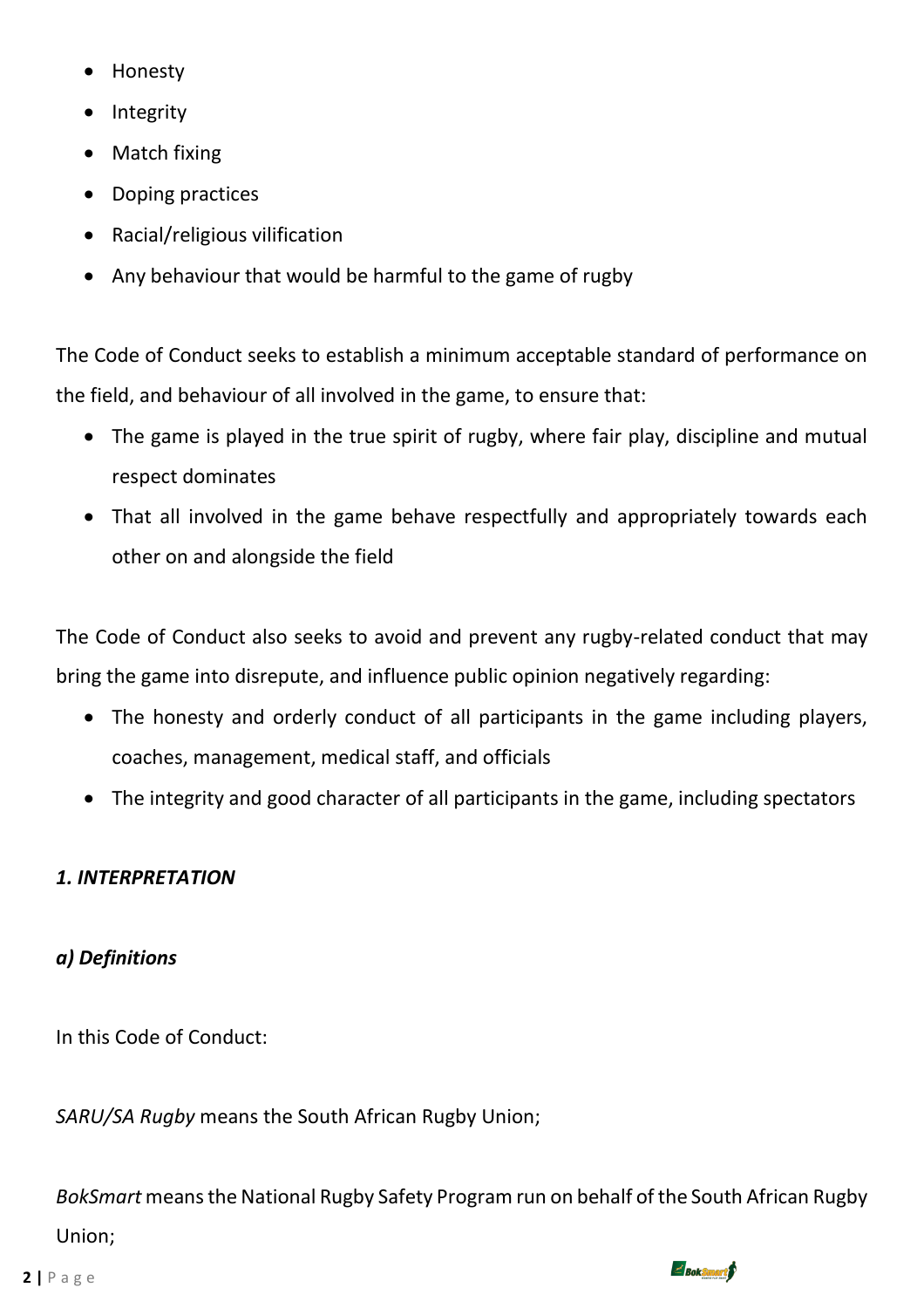*Bookmaker* means a person or organisation that makes a living by the receiving, negotiating and/or settling of bets;

*Competition* means any form of playing the game that involves a Rugby Body or rugby structure. Competition can take the form of a trial match, a pre-season friendly match, a match against a touring side from another school, club, union or country, or a match forming part of any structured or formalized league or tournament;

*Laws of the game* means the official Laws of the Game as stipulated and accepted by World Rugby (formerly IRB) at the time;

*Member union* means a provincial union that forms part of, or is affiliated as a subsidiary to, SARU/SA Rugby;

*Officer* means any official who forms part of, or represents, a recognised Rugby Body in either a management or administrative capacity;

*Participant* means any player, referee, assistant referee or any other match official, selector, coach, medical person (medical doctor, physiotherapist, biokineticist, emergency service provider, rugby medic, first aid), trainer, manager, or any other individual involved in the organisation, administration or promotion of Rugby;

*Rugby body* means SARU/SA Rugby, any Member Union or Affiliated Union of SARU/SA Rugby, or any school, club or other body in membership with, or affiliated to, the Member Union or Affiliated Union;

 $\leq$  Bok Smart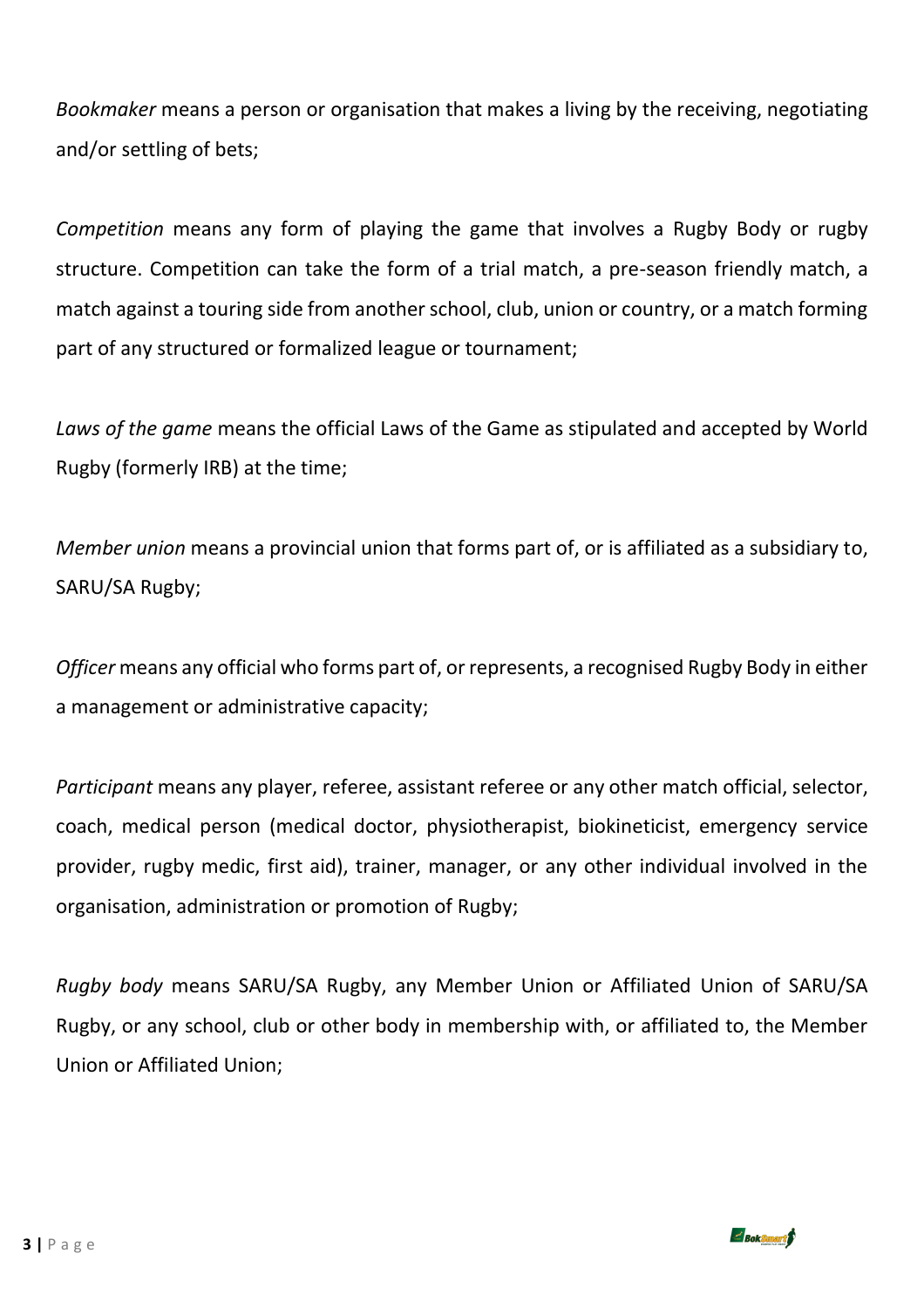*Rugby-related conduct* includes any form of behaviour that may irrefutably damage the game of Rugby, or may negatively influence the public's attitude towards, or support for, the game and/or its participants. This includes, but is not limited to, the integrity, good character and conduct of all participants during travel to and from games, tours, during any tours, at Rugby functions and promotional events, as well as any other conduct where a participant is involved in activities associated with SARU/SA Rugby or any of its sponsors;

### *b) Interpretation*

- a. Any words in this Code of Conduct that make reference to the singular form include the plural and vice versa
- b. Any reference to a specific gender is inclusive of all genders; and
- c. Any reference to a paragraph is a reference to either a paragraph or subparagraph within this Policy

### *2. OBJECT OF THIS CODE OF CONDUCT*

BokSmart is dedicated to making the game safer for all, to uphold and revive the true spirit of rugby, to grow the game, and to improve the image of rugby union in the public's eye. This Code of Conduct therefore seeks to establish acceptable standards of performance and behaviour for the game of rugby, both on and off the field. This is to ensure that rugby is played in good spirit, in a disciplined and fair manner, and without any malice. The Code of Conduct also seeks to prevent any act or behaviour that might damage the game of rugby and/or bring the game into disrepute. It additionally guarantees accountability and liability of all signed parties to honour the stipulations as set out in this Code of Conduct.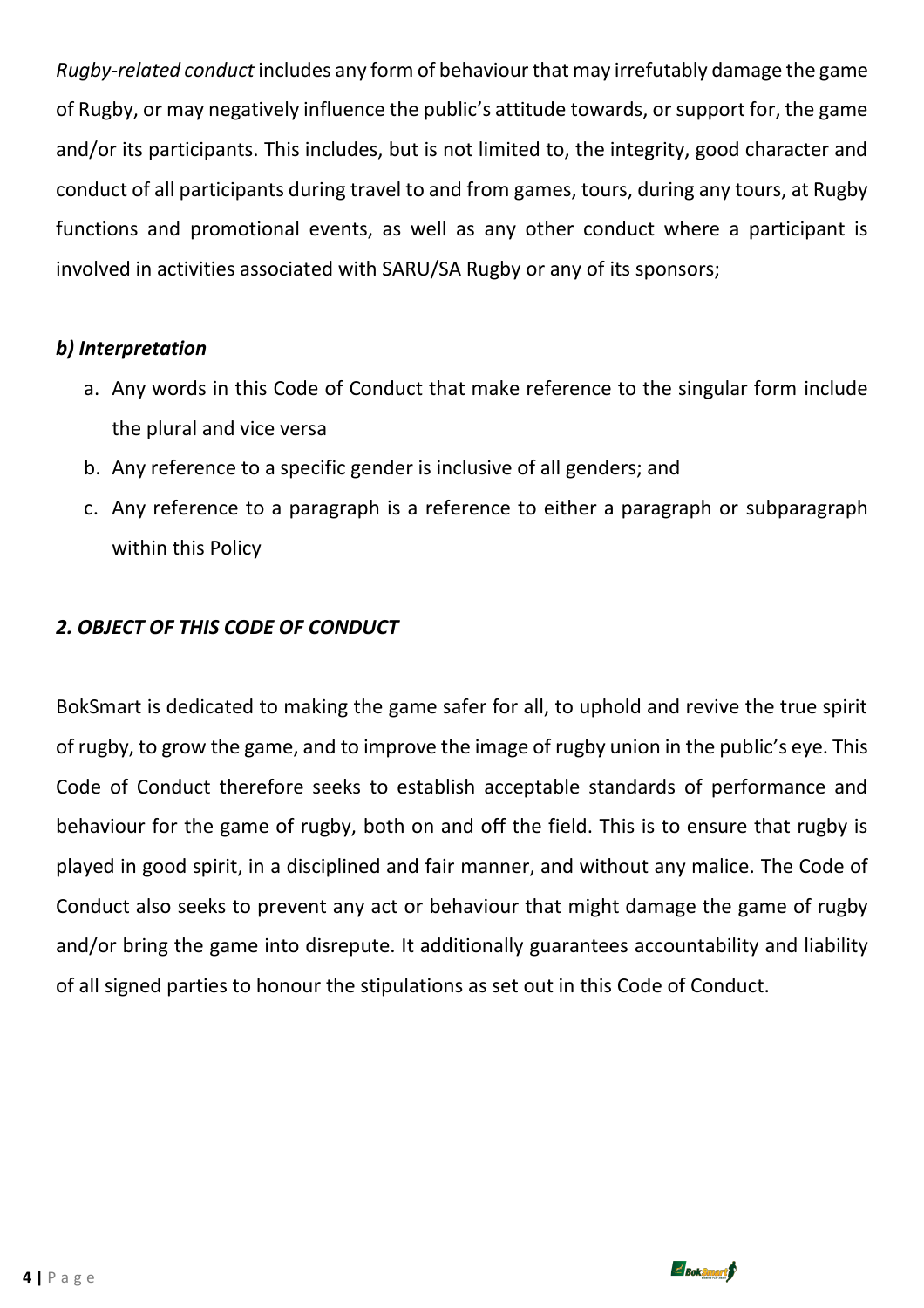#### *3. CODE OF CONDUCT*

All participants in the game of rugby are contractually bound by signing this Code of Conduct:

- a. To behave and conduct themselves within the laws of the game, whether as a player, coach, referee, manager, or any other official that may be involved in the game in any capacity whatsoever;
- b. To comply with and implement the BokSmart National Rugby Safety Program directives for all participants of the game;
- c. To acknowledge that foul play, as well as any form of violent act, whether unintentional or malicious, will not be tolerated and is a punishable offence. Foul play includes, but is not limited to:
	- a. Eye gouging
	- b. Biting
	- c. Scratching
	- d. Ripping of nostrils
	- e. Punching a player(s)
	- f. Kicking a player(s)
	- g. Kneeing a player(s)
	- h. Stomping on a player(s)
	- i. Illegal tackles
- d. To discourage and openly condemn any acts of foul play and violence associated with the game, both on and off the rugby field;
- e. To duly respect and act in such a way as to not intentionally offend, intimidate or insult any rugby participants both on and off the field, regardless of but not limited to:
	- a. Ethnicity
	- b. Colour
	- c. Religious orientation
	- d. Sexual orientation
	- e. Physical or mental impediments



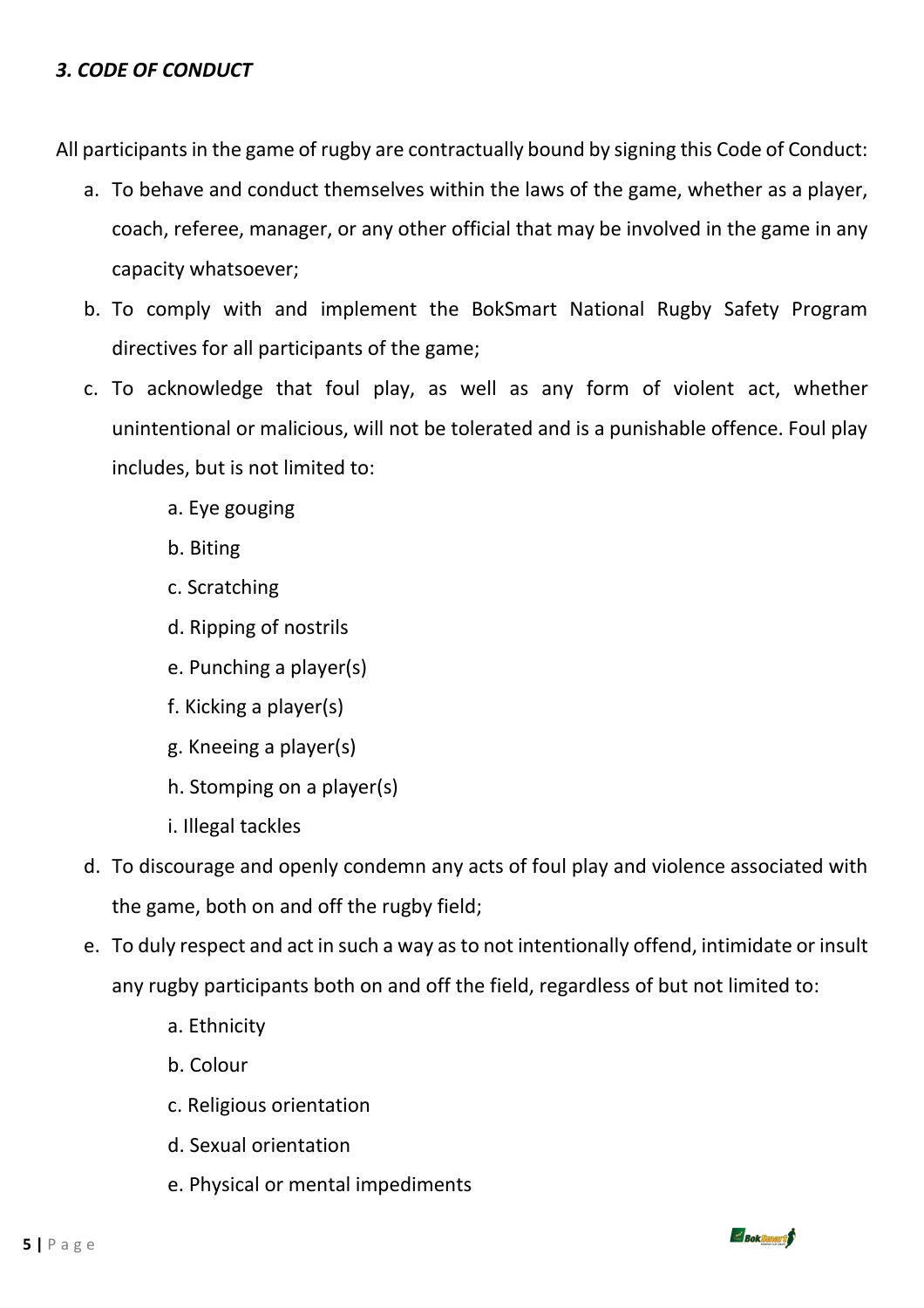- f. To ensure that appropriate measures are in place at home games to manage effective crowd control, and to discourage and openly condemn any negative, intimidatory or abusive crowd/spectator behaviour directed towards any participants of the game;
- g. To encourage and reinforce respect for the culture, ethos and spirit of rugby in all participants of the game, with regard to but not limited to the following:
	- a. Professionalism
	- b. Honesty
	- c. Integrity
	- d. Sportsmanship
	- e. Self-respect
	- f. Dignity
	- g. Fair play
	- h. Camaraderie
- h. To acknowledge that the referee is in sole charge of any game, and:

a. To refrain from abusing, threatening or intimidating the referee, assistant referees or any match officials involved in the game;

b. To accept that the referee's decision is final;

c. To avoid any obvious acts of dissent, displeasure or disapproval directed towards any referee, assistant referees, or any match officials during and/or after the game;

d. To acknowledge that any person who abuses the referee as part of the match or fixture, whether a parent, spectator, administrator or coach, can be reported to the relevant rugby union and placed into the judicial system.

i. As a referee, assistant referee or match official of the game, to ensure that:

a. Player safety is paramount at all times;

b. Players from both teams are controlled and managed effectively, within the laws of the game;

c. Any forms of illegal tactics, foul play or violent acts are dealt with immediately and appropriately;

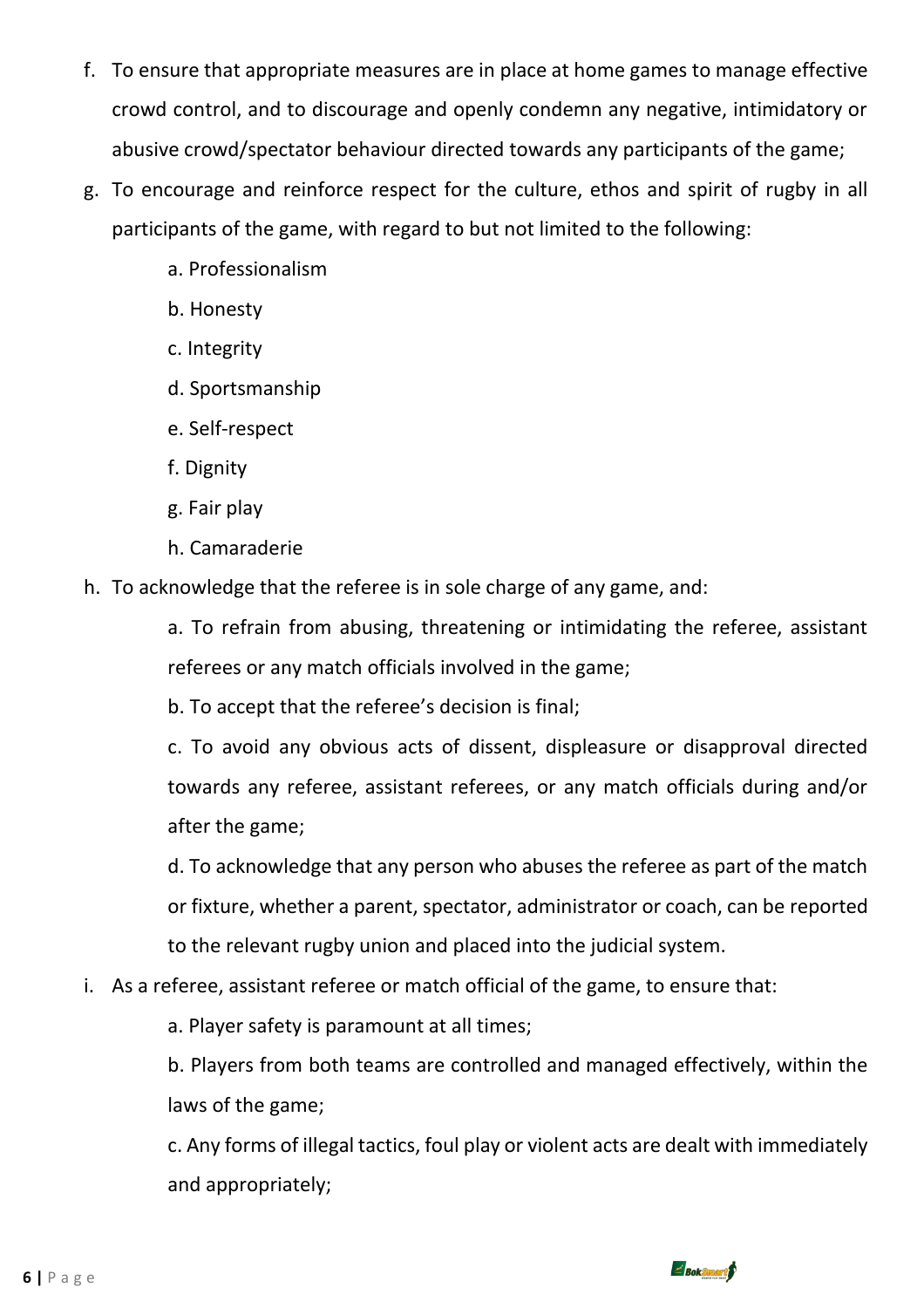d. No favouritism will be shown towards any team, regardless of any intimidatory tactics that may be applied by a partisan crowd or group of spectators.

- j. To condemn, and not participate in, any activities including but not limited to any the following:
	- a. Illegal betting;

b. Match fixing;

c. Providing any information to bookmakers about match- or participant-related activities that you may be involved in, or connected to, in any capacity;

d. Accepting any bribes or financial benefits resulting from these illegal practices.

- k. To positively promote the game of rugby at all times, and to avoid bringing the game into disrepute;
- l. To not engage in any illegal Doping Practice as defined in World Rugby's Anti-Doping By-Law Regulation 21, and promoted by the South African Institute for Drug Free Sport;
- m. To not behave in any manner, or engage in any activity either on or off the field, that would damage public confidence in the honesty, integrity or good character of any participants involved in rugby;
- n. To refrain from any behaviour that discredits the game, SARU/SA Rugby, any Member Union or Affiliated Union of SARU/SA Rugby or any squad, team, competition, tournament or sponsor. Such behaviour includes, but is not limited to, any illegal act or any act of dishonesty or fraud.

Boksmart